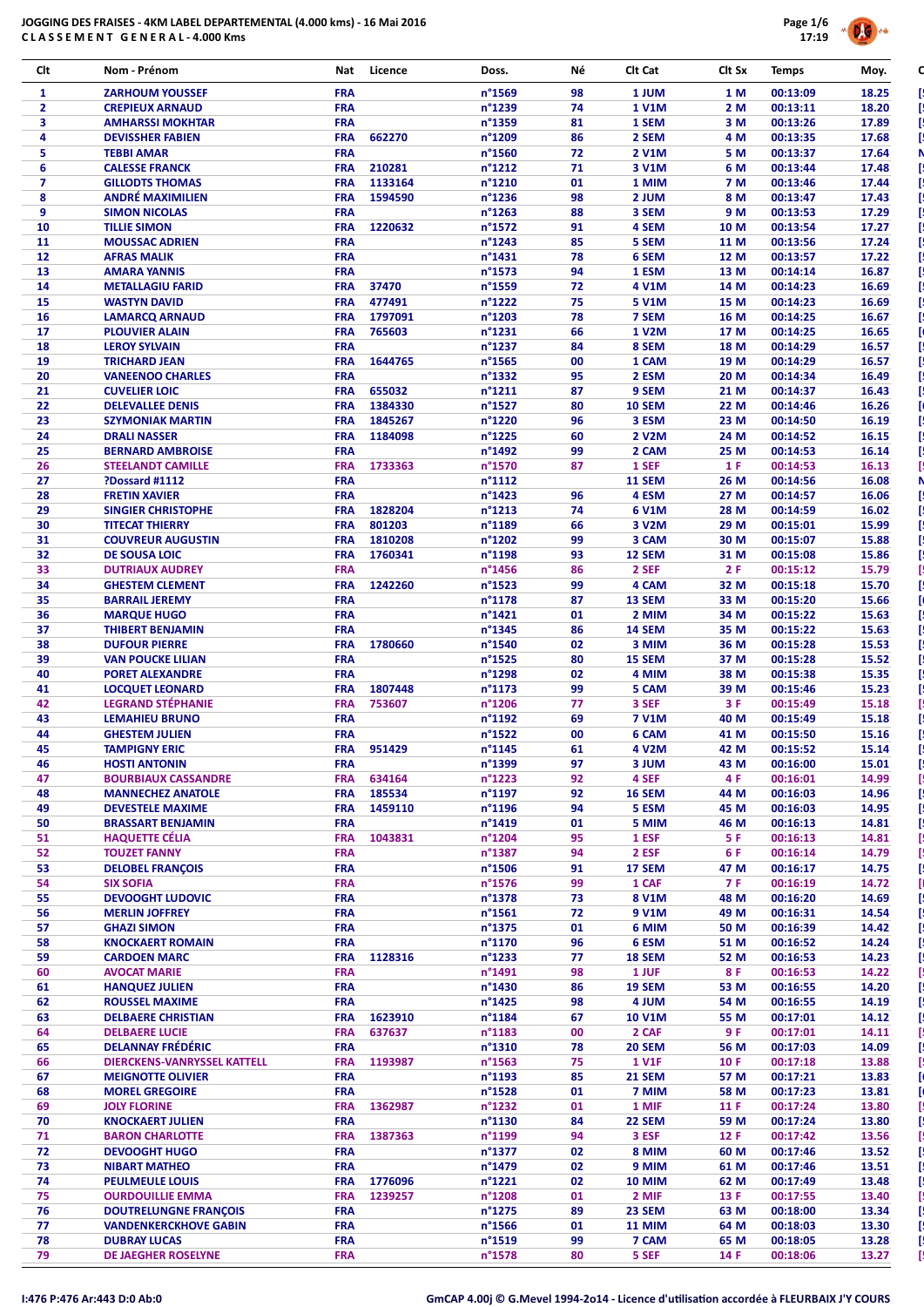

| Clt        | Nom - Prénom                                               | Nat                      | Licence            | Doss.                      | Νé       | Clt Cat                        | Clt Sx         | <b>Temps</b>         | Moy.           |
|------------|------------------------------------------------------------|--------------------------|--------------------|----------------------------|----------|--------------------------------|----------------|----------------------|----------------|
| 80         | <b>FLIPPO ELISE</b>                                        | <b>FRA</b>               |                    | n°1526                     | 84       | 6 SEF                          | 15 F           | 00:18:08             | 13.24          |
| 81         | <b>LOISEL QUENTIN</b>                                      | <b>FRA</b>               |                    | n°1408                     | 01       | 12 MIM                         | 66 M           | 00:18:10             | 13.21          |
| 82         | <b>KAMMER EVA</b>                                          | <b>FRA</b>               |                    | n°1256                     | 75       | 2 V1F                          | 16 F           | 00:18:12             | 13.19          |
| 83<br>84   | <b>DUCROQUET MARINE</b><br><b>ARPIN CLAIRE</b>             | <b>FRA</b><br><b>FRA</b> | 1435733<br>1328189 | n°1534<br>n°1548           | 02<br>00 | 3 MIF<br>3 CAF                 | 17 F<br>18F    | 00:18:14<br>00:18:15 | 13.16<br>13.15 |
| 85         | <b>TROTIN JEAN</b>                                         | <b>FRA</b>               |                    | n°1495                     | 63       | <b>5 V2M</b>                   | 67 M           | 00:18:22             | 13.07          |
| 86         | <b>FOCKEU LÉO</b>                                          | <b>FRA</b>               |                    | n°1305                     | 98       | 5 JUM                          | 68 M           | 00:18:29             | 12.99          |
| 87         | <b>DUCROQUET CAMILLE</b>                                   | <b>FRA</b>               | 1393819            | n°1533                     | 99       | 4 CAF                          | 19 F           | 00:18:31             | 12.97          |
| 88         | <b>CRETEUR STEPHANIE</b>                                   | <b>FRA</b>               | 1749576            | n°1200                     | 88       | 7 SEF                          | 20F            | 00:18:33             | 12.94          |
| 89<br>90   | <b>BEAGUE APPOLINE</b><br><b>RODRIGUES PEGGY</b>           | <b>FRA</b><br><b>FRA</b> | 1026296<br>1003204 | n°1201<br>n°1207           | 90<br>76 | 8 SEF<br>3 V1F                 | 21F<br>22 F    | 00:18:33<br>00:18:35 | 12.94<br>12.92 |
| 91         | <b>DELENCLOS LINDA</b>                                     | <b>FRA</b>               | 1737883            | n°1230                     | 76       | 4 V1F                          | 23 F           | 00:18:37             | 12.90          |
| 92         | <b>RAMERY ANTOINE</b>                                      | <b>FRA</b>               |                    | n°1142                     | 99       | 8 CAM                          | 69 M           | 00:18:37             | 12.90          |
| 93         | <b>DENIS MADELEINE</b>                                     | <b>FRA</b>               | 1376589            | n°1234                     | 01       | 4 MIF                          | 24 F           | 00:18:37             | 12.89          |
| 94         | <b>SOBCZAK JIMMY</b>                                       | <b>FRA</b>               |                    | n°1404                     | 86       | 24 SEM                         | 70 M           | 00:18:39             | 12.88          |
| 95         | <b>DEKEISTER QUENTIN</b>                                   | <b>FRA</b>               | 1261896            | n°1182                     | 02       | 13 MIM                         | 71 M           | 00:18:47             | 12.79          |
| 96         | <b>THIOU NICOLAS</b>                                       | <b>FRA</b>               |                    | n°1476                     | 79       | 25 SEM                         | 72 M           | 00:18:47             | 12.79          |
| 97<br>98   | <b>CARPENTIER PIERRE</b><br><b>DUMEZ ALEXANDRE</b>         | <b>FRA</b><br><b>FRA</b> |                    | n°1340<br>$n^{\circ}$ 1412 | 01<br>02 | <b>14 MIM</b><br>15 MIM        | 73 M<br>74 M   | 00:18:56<br>00:18:58 | 12.68<br>12.66 |
| 99         | <b>GODIN GABRIEL</b>                                       | <b>FRA</b>               |                    | n°1505                     | 00       | 9 CAM                          | 75 M           | 00:19:01             | 12.62          |
| 100        | <b>GEESEN JACQUES</b>                                      | <b>FRA</b>               |                    | n°1162                     | 44       | 1 V4M                          | 76 M           | 00:19:11             | 12.51          |
| 101        | <b>GHISKIER AURELIE</b>                                    | <b>FRA</b>               |                    | n°1544                     | 81       | 9 SEF                          | 25 F           | 00:19:11             | 12.51          |
| 102        | <b>OBIOLS DANIEL</b>                                       | <b>ESP</b>               |                    | n°1397                     | 50       | 1 V3M                          | 77 M           | 00:19:12             | 12.51          |
| 103        | <b>VEREIN NICOLAS</b>                                      | <b>FRA</b>               |                    | n°1137                     | 98       | 6 JUM                          | 78 M           | 00:19:12             | 12.50          |
| 104        | <b>FOUQUART GUILLAUME</b>                                  | <b>FRA</b>               |                    | n°1407                     | 86       | <b>26 SEM</b>                  | 79 M           | 00:19:15             | 12.47          |
| 105<br>106 | <b>BERQUEZ JOEL</b><br><b>FARIA HUGO</b>                   | <b>FRA</b><br><b>FRA</b> |                    | n°1532<br>$n^{\circ}$ 1452 | 02       | 27 SEM<br><b>16 MIM</b>        | 80 M<br>81 M   | 00:19:20<br>00:19:23 | 12.42<br>12.39 |
| 107        | <b>LUTUN ERIC</b>                                          | <b>FRA</b>               |                    | n°1398                     | 71       | <b>11 V1M</b>                  | 82 M           | 00:19:23             | 12.38          |
| 108        | <b>GRASSO CLÉMENT</b>                                      | <b>FRA</b>               |                    | n°1289                     | 00       | 10 CAM                         | 83 M           | 00:19:31             | 12.31          |
| 109        | <b>CHOUIBA KARIM</b>                                       | <b>FRA</b>               |                    | n°1251                     | 76       | <b>12 V1M</b>                  | 84 M           | 00:19:33             | 12.29          |
| 110        | <b>MICHEL LUDOVIC</b>                                      | <b>FRA</b>               |                    | n°1300                     | 92       | 28 SEM                         | 85 M           | 00:19:34             | 12.27          |
| 111        | <b>LEVEQUE NICOLAS</b>                                     | <b>FRA</b>               |                    | n°1460                     | 99       | 11 CAM                         | 86 M           | 00:19:36             | 12.25          |
| 112        | <b>OVION SYLVIE</b>                                        | <b>FRA</b>               |                    | n°1536                     | 80       | <b>10 SEF</b>                  | 26 F           | 00:19:38             | 12.23          |
| 113<br>114 | <b>BOSSART VINCENT</b><br><b>CUVELIER CLEMENT</b>          | <b>FRA</b><br><b>FRA</b> |                    | n°1357<br>n°1294           | 74<br>81 | <b>13 V1M</b><br>29 SEM        | 87 M<br>88 M   | 00:19:39<br>00:19:44 | 12.22<br>12.17 |
| 115        | <b>TOURNAN SYLVAIN</b>                                     | <b>FRA</b>               |                    | n°1422                     | 91       | <b>30 SEM</b>                  | 89 M           | 00:19:44             | 12.17          |
| 116        | <b>BUTIN STEPHANE</b>                                      | <b>FRA</b>               |                    | $n^{\circ}1111$            | 77       | <b>31 SEM</b>                  | 90 M           | 00:19:46             | 12.15          |
| 117        | <b>JOURDAIN DAVID</b>                                      | <b>FRA</b>               |                    | n°1480                     | 73       | <b>14 V1M</b>                  | 91 M           | 00:19:50             | 12.11          |
| 118        | <b>DEFER PIERRE YVES</b>                                   | <b>FRA</b>               |                    | n°1571                     | 59       | 6 V <sub>2</sub> M             | 92 M           | 00:19:51             | 12.09          |
| 119        | <b>SCHOONHEERE GILBERT</b>                                 | <b>FRA</b>               |                    | n°1241                     | 46       | 2 V4M                          | 93 M           | 00:19:53             | 12.08          |
| 120        | <b>LINGET FRANCOIS</b>                                     | <b>FRA</b>               |                    | n°1579                     | 80       | 32 SEM                         | 94 M           | 00:19:56             | 12.05          |
| 121<br>122 | <b>GHIENNE SWAN</b><br><b>GELLENS SEBASTIEN</b>            | <b>FRA</b><br><b>FRA</b> |                    | n°1259<br>n°1102           | 02<br>69 | 17 MIM<br><b>15 V1M</b>        | 95 M<br>96 M   | 00:19:58<br>00:20:01 | 12.03<br>12.00 |
| 123        | <b>DASSONVILLE GERARD</b>                                  | <b>FRA</b>               |                    | n°1549                     | 76       | <b>16 V1M</b>                  | 97 M           | 00:20:06             | 11.95          |
| 124        | <b>DUBAR SABINE</b>                                        | <b>FRA</b>               |                    | n°1555                     | 01       | 5 MIF                          | 27F            | 00:20:09             | 11.92          |
| 125        | <b>JOURDAIN HÉLÈNE</b>                                     | <b>FRA</b>               |                    | n°1481                     | 81       | <b>11 SEF</b>                  | 28 F           | 00:20:09             | 11.92          |
| 126        | <b>VEREUILLE DIDIER</b>                                    | <b>FRA</b>               |                    | n°1191                     | 52       | 2 V3M                          | 98 M           | 00:20:13             | 11.88          |
| 127        | <b>CHIEUX GUILLAUME</b>                                    | <b>FRA</b>               | A07876C            | n°1551                     | 02       | <b>18 MIM</b>                  | 99 M           | 00:20:17             | 11.84          |
| 128        | <b>PETRINS OCEANE</b>                                      | <b>FRA</b>               |                    | $n^{\circ}$ 1150           | 00       | 5 CAF<br><b>19 MIM</b>         | 29 F           | 00:20:20             | 11.81          |
| 129<br>130 | <b>GUILLOUF LOUIS</b><br><b>PETRINS MANON</b>              | <b>FRA</b><br><b>FRA</b> |                    | n°1304<br>n°1151           | 01<br>96 | 4 ESF                          | 100 M<br>30 F  | 00:20:27<br>00:20:33 | 11.74<br>11.69 |
| 131        | <b>VERMEERSCH OMER</b>                                     | <b>FRA</b>               |                    | $n^{\circ}$ 1535           | 44       | 3 V4M                          | 101 M          | 00:20:35             | 11.66          |
| 132        | <b>DEQUEKER PHILIPPE</b>                                   | <b>FRA</b>               |                    | $n^{\circ}$ 1455           | 85       | 33 SEM                         | 102 M          | 00:20:36             | 11.66          |
| 133        | <b>VANHOUCKE ANTOINE</b>                                   | <b>FRA</b>               |                    | $n^{\circ}$ 1318           | 99       | 12 CAM                         | 103 M          | 00:20:37             | 11.65          |
| 134        | <b>ROOSE PHILIPPE</b>                                      | <b>FRA</b>               |                    | $n^{\circ}1171$            | 63       | <b>7 V2M</b>                   | 104 M          | 00:20:38             | 11.64          |
| 135        | <b>DEBOSQUE CONSTANCE</b>                                  | <b>FRA</b>               |                    | n°1401                     | 02       | 6 MIF                          | 31 F           | 00:20:38             | 11.64          |
| 136<br>137 | <b>WANEGUE MARIE AMANDINE</b><br><b>DEBOSQUE CHARLOTTE</b> | <b>FRA</b><br><b>FRA</b> |                    | n°1383<br>n°1400           | 95<br>76 | 5 ESF<br><b>5 V1F</b>          | 32 F<br>33 F   | 00:20:38<br>00:20:38 | 11.64<br>11.63 |
| 138        | <b>SUEUR JODIE</b>                                         | <b>FRA</b>               |                    | $n^{\circ}1177$            | 88       | <b>12 SEF</b>                  | 34 F           | 00:20:40             | 11.62          |
| 139        | <b>HENNERON MELANIE</b>                                    | <b>FRA</b>               |                    | n°1564                     | 89       | <b>13 SEF</b>                  | 35 F           | 00:20:43             | 11.59          |
| 140        | <b>MEIGNOTTE YVES</b>                                      | <b>FRA</b>               |                    | n°1195                     | 55       | 3 V3M                          | 105 M          | 00:20:46             | 11.56          |
| 141        | <b>MEIGNOTTE SYLVAIN</b>                                   | <b>FRA</b>               |                    | n°1194                     | 83       | 34 SEM                         | 106 M          | 00:20:46             | 11.56          |
| 142        | <b>VAN HASSCHE JEAN NOEL</b>                               | <b>FRA</b>               |                    | n°1550                     | 77       | 35 SEM                         | 107 M          | 00:20:53             | 11.49          |
| 143        | <b>PATTYN GREGORY</b>                                      | <b>FRA</b>               |                    | $n^{\circ}$ 1255           | 75       | <b>17 V1M</b>                  | 108 M          | 00:20:55             | 11.48          |
| 144<br>145 | <b>TAMEA JAN</b><br><b>ASCENCIO JEAN-NOEL</b>              | <b>FRA</b><br><b>FRA</b> | 1508454            | $n^{\circ}$ 1158<br>n°1224 | 02<br>91 | <b>20 MIM</b><br><b>36 SEM</b> | 109 M<br>110 M | 00:20:58<br>00:20:59 | 11.45<br>11.44 |
| 146        | <b>BLONDEL FRANÇOIS</b>                                    | <b>FRA</b>               |                    | $n^{\circ}$ 1427           | 95       | 7 ESM                          | 111 M          | 00:21:00             | 11.43          |
| 147        | <b>PACQUET WILLIAM</b>                                     | <b>FRA</b>               |                    | n°1254                     | 81       | 37 SEM                         | 112 M          | 00:21:02             | 11.42          |
| 148        | <b>TROTIN MAXIME</b>                                       | <b>FRA</b>               |                    | n°1429                     | 91       | <b>38 SEM</b>                  | 113 M          | 00:21:03             | 11.41          |
| 149        | <b>CASTANET JEANNE</b>                                     | <b>FRA</b>               |                    | n°1314                     | 00       | 6 CAF                          | 36 F           | 00:21:22             | 11.24          |
| 150        | <b>LALOYER MARION</b>                                      | <b>FRA</b>               |                    | n°1262                     | 90       | <b>14 SEF</b>                  | 37 F           | 00:21:29             | 11.18          |
| 151        | <b>CHOMBART NATHANAËL</b>                                  | <b>FRA</b>               |                    | n°1478                     | 02       | <b>21 MIM</b>                  | 114 M          | 00:21:31             | 11.16          |
| 152<br>153 | <b>BEDENE AMELIE</b><br><b>LECLERCQ MURIELLE</b>           | <b>FRA</b><br><b>FRA</b> |                    | n°1245<br>n°1454           | 93<br>60 | <b>15 SEF</b><br><b>1 V2F</b>  | 38 F<br>39 F   | 00:21:32<br>00:21:34 | 11.15<br>11.14 |
| 154        | <b>BOVYN CHRISTELLE</b>                                    | <b>FRA</b>               |                    | $n^{\circ}$ 1335           | 81       | <b>16 SEF</b>                  | 40 F           | 00:21:35             | 11.13          |
| 155        | <b>HER BERNARD</b>                                         | <b>FRA</b>               |                    | $n^{\circ}1122$            | 47       | 4 V3M                          | 115 M          | 00:21:39             | 11.09          |
| 156        | <b>DESCHAUME ARNAUD</b>                                    | <b>FRA</b>               |                    | $n^{\circ}$ 1326           | 86       | 39 SEM                         | 116 M          | 00:21:40             | 11.08          |
| 157        | <b>LEROY GREGORY</b>                                       | <b>FRA</b>               |                    | n°1403                     | 86       | <b>40 SEM</b>                  | 117 M          | 00:21:40             | 11.08          |
| 158        | <b>CASTANET MARIE</b>                                      | <b>FRA</b>               |                    | n°1315                     | 98       | 2 JUF                          | 41 F           | 00:21:41             | 11.08          |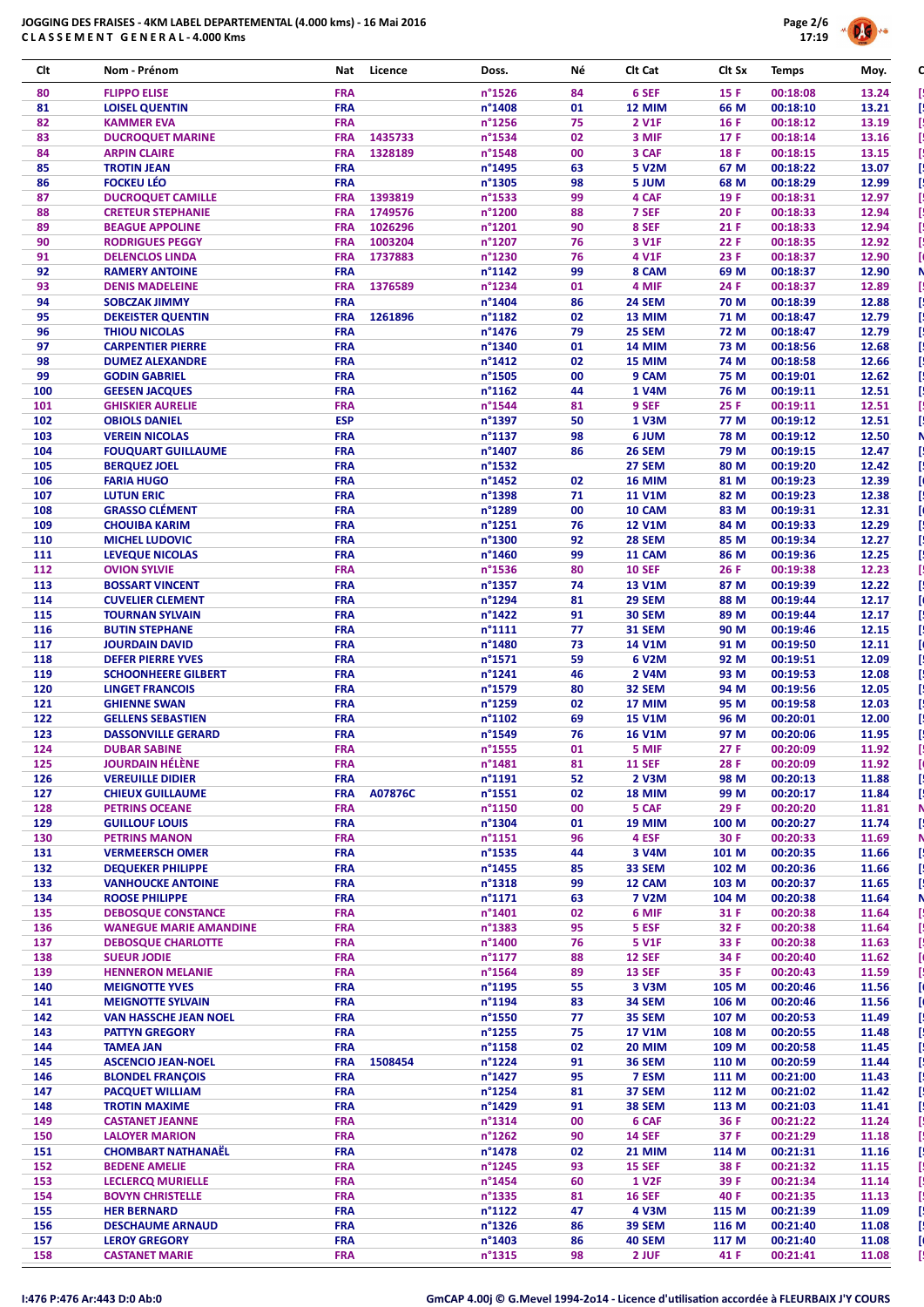

| Clt        | Nom - Prénom                                             | Licence<br>Nat           | Doss.                      | Νé       | Clt Cat                        | Clt Sx         | <b>Temps</b>         | Moy.           |
|------------|----------------------------------------------------------|--------------------------|----------------------------|----------|--------------------------------|----------------|----------------------|----------------|
| 159        | <b>LEFEBVRE CORINNE</b>                                  | <b>FRA</b>               | n°1123                     | 63       | 2 V <sub>2</sub> F             | 42 F           | 00:21:41             | 11.07          |
| 160        | <b>LEFEBVRE DIDIER</b>                                   | <b>FRA</b>               | $n^{\circ}1124$            | 57       | 8 V2M                          | 118 M          | 00:21:42             | 11.07          |
| 161<br>162 | <b>HOCEDEZ CHRISTOPHE</b><br><b>BARRAIL MARCEAU</b>      | <b>FRA</b><br><b>FRA</b> | n°1568<br>$n^{\circ}$ 1174 | 67<br>58 | <b>18 V1M</b><br>9 V2M         | 119 M<br>120 M | 00:21:43<br>00:21:50 | 11.06          |
| 163        | <b>LEPRETRE SEBASTIEN</b>                                | <b>FRA</b>               | n°1309                     | 71       | <b>19 V1M</b>                  | 121 M          | 00:21:50             | 11.00<br>11.00 |
| 164        | <b>CHAVATTE CÉLINE</b>                                   | <b>FRA</b>               | n°1396                     | 93       | <b>17 SEF</b>                  | 43 F           | 00:21:51             | 10.99          |
| 165        | <b>CATTEAU ANDRE</b>                                     | <b>FRA</b>               | n°1530                     | 46       | 4 V4M                          | 122 M          | 00:21:52             | 10.98          |
| 166<br>167 | <b>MERCIER MARIE</b>                                     | <b>FRA</b><br><b>FRA</b> | n°1321<br>n°1149           | 97<br>79 | 3 JUF<br><b>18 SEF</b>         | 44 F<br>45 F   | 00:21:53<br>00:21:54 | 10.97          |
| 168        | <b>AUBIN AURELIE</b><br>PIESSET JÉRÔME                   | <b>FRA</b>               | n°1127                     | 79       | 41 SEM                         | 123 M          | 00:22:02             | 10.97<br>10.90 |
| 169        | <b>JONCOUEL JEAN MARC</b>                                | <b>FRA</b>               | n°1164                     | 64       | <b>10 V2M</b>                  | 124 M          | 00:22:02             | 10.90          |
| 170        | <b>BRULIN DIDIER</b>                                     | <b>FRA</b>               | n°2502                     | 54       | 5 V3M                          | 125 M          | 00:22:05             | 10.87          |
| 171        | <b>DUFFULER SÉBASTIEN</b>                                | <b>FRA</b>               | n°1489                     | 78       | 42 SEM                         | 126 M          | 00:22:07             | 10.85          |
| 172<br>173 | <b>CREPIN REMI</b><br><b>DUCHEZ JULIEN</b>               | <b>FRA</b><br><b>FRA</b> | n°1556<br>n°1167           | 86<br>80 | 43 SEM<br><b>44 SEM</b>        | 127 M<br>128 M | 00:22:08<br>00:22:08 | 10.85<br>10.85 |
| 174        | <b>POORTEMAN JEAN-LUC</b>                                | <b>FRA</b>               | n°1393                     | 67       | <b>20 V1M</b>                  | 129 M          | 00:22:08             | 10.85          |
| 175        | <b>ANTCZAK MICHEL</b>                                    | <b>FRA</b>               | n°1543                     | 61       | <b>11 V2M</b>                  | 130 M          | 00:22:09             | 10.84          |
| 176        | <b>MAGNÉ MAXENCE</b>                                     | <b>FRA</b>               | n°1499                     | 01       | 22 MIM                         | 131 M          | 00:22:09             | 10.84          |
| 177<br>178 | <b>ROELAND JEAN-BAPTISTE</b><br><b>VANEENOO APOLLINE</b> | <b>FRA</b><br><b>FRA</b> | n°1451<br>n°1379           | 80<br>96 | 45 SEM<br>6 ESF                | 132 M<br>46 F  | 00:22:10<br>00:22:11 | 10.83          |
| 179        | <b>CASSELMAN MICKAEL</b>                                 | <b>FRA</b>               | n°1365                     | 80       | <b>46 SEM</b>                  | 133 M          | 00:22:13             | 10.82<br>10.81 |
| 180        | <b>CARLIER LEO</b>                                       | <b>FRA</b>               | n°1302                     | 02       | 23 MIM                         | 134 M          | 00:22:13             | 10.80          |
| 181        | <b>DUPIRE JUSTINE</b>                                    | <b>FRA</b>               | n°1442                     | 01       | 7 MIF                          | 47 F           | 00:22:14             | 10.80          |
| 182        | <b>CARLIER GUILLAUME</b>                                 | <b>FRA</b>               | n°1303                     | 72       | <b>21 V1M</b>                  | 135 M          | 00:22:16             | 10.79          |
| 183<br>184 | <b>CHAUDRILLER--MUNOZ ROMANE</b><br><b>GIRRE MARIE</b>   | <b>FRA</b><br><b>FRA</b> | n°1337<br>n°1129           | 02<br>84 | 8 MIF<br><b>19 SEF</b>         | 48 F<br>49 F   | 00:22:16<br>00:22:16 | 10.78<br>10.78 |
| 185        | <b>BELL LOUISE</b>                                       | <b>FRA</b>               | $n^{\circ}$ 1436           | 91       | <b>20 SEF</b>                  | 50 F           | 00:22:18             | 10.77          |
| 186        | <b>DESMET ANTHONY</b>                                    | <b>FRA</b>               | n°1552                     | 95       | 8 ESM                          | 136 M          | 00:22:24             | 10.72          |
| 187        | <b>VANEXE LUCAS</b>                                      | <b>FRA</b>               | $n^{\circ}$ 1415           | 00       | 13 CAM                         | 137 M          | 00:22:26             | 10.70          |
| 188        | <b>CUVELIER RÉMI</b>                                     | <b>FRA</b>               | n°1446                     | 86       | 47 SEM                         | 138 M          | 00:22:27             | 10.69          |
| 189<br>190 | <b>BOUTEMY CHARLES</b><br><b>LABRE FLORENT</b>           | <b>FRA</b><br><b>FRA</b> | n°1154<br>n°1104           | 95<br>88 | 9 ESM<br>48 SEM                | 139 M<br>140 M | 00:22:27             | 10.69          |
| 191        | <b>CARPENTIER LEO</b>                                    | <b>FRA</b>               | n°1339                     | 00       | 14 CAM                         | 141 M          | 00:22:28<br>00:22:29 | 10.68<br>10.68 |
| 192        | <b>TYBERGHIEN HELENE</b>                                 | <b>FRA</b>               | n°1181                     | 54       | <b>1 V3F</b>                   | 51 F           | 00:22:30             | 10.67          |
| 193        | <b>CAPELLE MARTIN</b>                                    | <b>FRA</b>               | n°1417                     | 01       | <b>24 MIM</b>                  | 142 M          | 00:22:32             | 10.65          |
| 194        | <b>ROELAND MATHILDE</b>                                  | <b>FRA</b>               | n°1388                     | 85       | <b>21 SEF</b>                  | 52 F           | 00:22:35             | 10.63          |
| 195<br>196 | <b>CHERMEUX Herve</b><br><b>MICHOT JUDITH</b>            | <b>FRA</b><br><b>FRA</b> | n°1515<br>n°1384           | 58<br>95 | <b>12 V2M</b><br>7 ESF         | 143 M<br>53 F  | 00:22:36<br>00:22:38 | 10.62<br>10.61 |
| 197        | <b>PROTIN EMILIE</b>                                     | <b>FRA</b>               | n°1380                     | 87       | <b>22 SEF</b>                  | 54 F           | 00:22:42             | 10.58          |
| 198        | <b>DI BARTOLO VIRGINIE</b>                               | <b>FRA</b>               | n°1128                     | 73       | 6 V1F                          | 55 F           | 00:22:42             | 10.58          |
| 199        | DI BARTOLO ALEXANDRE                                     | <b>FRA</b><br>1559818    | n°1141                     | 70       | <b>22 V1M</b>                  | 144 M          | 00:22:42             | 10.57          |
| 200        | <b>DUQUENNE CLAUDE</b>                                   | <b>FRA</b><br>843863     | n°1144                     | 51       | 6 V3M                          | 145 M          | 00:22:44             | 10.56          |
| 201<br>202 | <b>YAPO ANNE</b><br><b>DEHEM ALAIN</b>                   | <b>FRA</b><br><b>FRA</b> | n°1250<br>n°1389           | 73<br>66 | 7 V1F<br><b>13 V2M</b>         | 56 F<br>146 M  | 00:22:46<br>00:22:46 | 10.55<br>10.55 |
| 203        | <b>DEHEM CHRISTINE</b>                                   | <b>FRA</b>               | n°1390                     | 70       | 8 V1F                          | 57 F           | 00:22:46             | 10.54          |
| 204        | <b>DELENCLOS THIBAUD</b>                                 | <b>FRA</b>               | n°1279                     | 01       | 25 MIM                         | 147 M          | 00:22:48             | 10.53          |
| 205        | <b>BEUN HONORINE</b>                                     | <b>FRA</b>               | $n^{\circ}$ 1516           | 03       | 1 BEM                          | 148 M          | 00:22:49             | 10.53          |
| 206        | <b>MERCIER LOUISE</b>                                    | <b>FRA</b><br><b>FRA</b> | n°1493<br>$n^{\circ}$ 1517 | 01       | 9 MIF                          | 58 F<br>149 M  | 00:22:49<br>00:22:50 | 10.52          |
| 207<br>208 | <b>VAN DEN BOSCH JEAN LOUIS</b><br><b>YON OLGA</b>       | <b>FRA</b>               | $n^{\circ}$ 1518           | 58<br>60 | <b>14 V2M</b><br><b>15 V2M</b> | 150 M          | 00:22:53             | 10.51<br>10.49 |
| 209        | <b>DUTILLEUL PIERRE</b>                                  | <b>FRA</b>               | $n^{\circ}$ 1361           | 65       | <b>16 V2M</b>                  | 151 M          | 00:22:56             | 10.47          |
| 210        | <b>TAMEA VINCENT</b>                                     | <b>FRA</b>               | $n^{\circ}$ 1156           | 68       | 23 V1M                         | 152 M          | 00:22:58             | 10.45          |
| 211        | <b>VANTHUYNE HELENE</b>                                  | <b>FRA</b>               | $n^{\circ}$ 1513           | 94       | 8 ESF                          | 59 F           | 00:23:02             | 10.42          |
| 212        | <b>CAREME SUZIE</b>                                      | <b>FRA</b>               | n°1529                     | 02       | <b>10 MIF</b>                  | 60 F           | 00:23:02             | 10.42          |
| 213<br>214 | <b>COPPIN BÉNÉDICTE</b><br><b>ACKE JUSTINE</b>           | <b>FRA</b><br><b>FRA</b> | n°1508<br>n°1494           | 75<br>92 | 9 V1F<br><b>23 SEF</b>         | 61 F<br>62 F   | 00:23:02<br>00:23:05 | 10.42<br>10.40 |
|            |                                                          |                          |                            |          |                                |                | 00:23:06             | 10.39          |
| 215        | <b>POORTEMAN SABINE</b>                                  | <b>FRA</b>               | n°1395                     | 68       | <b>10 V1F</b>                  | 63 F           |                      |                |
| 216        | <b>GOULVEN HERVE</b>                                     | <b>FRA</b>               | n°1464                     | 81       | 49 SEM                         | 153 M          | 00:23:08             | 10.38          |
| 217        | <b>IVART GEROMINE</b>                                    | <b>FRA</b>               | n°1269                     | 98       | 4 JUF                          | 64 F           | 00:23:10             | 10.36          |
| 218        | <b>COLLETTE MARIE-ASTRID</b>                             | <b>FRA</b>               | $n^{\circ}$ 1368           | 89       | <b>24 SEF</b>                  | 65 F           | 00:23:12             | 10.35          |
| 219        | <b>BRUNEL MÉLANIE</b>                                    | <b>FRA</b>               | n°1487                     | 87       | <b>25 SEF</b>                  | 66 F           | 00:23:14             | 10.33          |
| 220<br>221 | LE CAP JEAN MATHIEU<br><b>LESAGE JEAN FRANCOIS</b>       | <b>FRA</b><br><b>FRA</b> | n°1187<br>n°1176           | 76<br>82 | 24 V1M<br><b>50 SEM</b>        | 154 M<br>155 M | 00:23:16<br>00:23:16 | 10.32<br>10.32 |
| 222        | <b>BEUSCART NICOLAS</b>                                  | <b>FRA</b>               | $n^{\circ}$ 1214           | 93       | <b>51 SEM</b>                  | 156 M          | 00:23:18             | 10.30          |
| 223        | <b>PETIT LEONARD</b>                                     | <b>FRA</b>               | n°1440                     | 02       | <b>26 MIM</b>                  | 157 M          | 00:23:20             | 10.29          |
| 224        | <b>CUENCA CAMILLE</b>                                    | <b>FRA</b>               | n°1474                     | 92       | <b>26 SEF</b>                  | 67 F           | 00:23:21             | 10.28          |
| 225        | <b>BARRAIL AUDREY</b>                                    | <b>FRA</b>               | n°1180                     | 84       | <b>27 SEF</b>                  | 68 F           | 00:23:22             | 10.28          |
| 226<br>227 | DE FACQ JEANNE<br><b>DEBRUYNE ANTOINE</b>                | <b>FRA</b><br><b>FRA</b> | $n^{\circ}$ 1147<br>n°1295 | 00<br>89 | 7 CAF<br>52 SEM                | 69 F<br>158 M  | 00:23:27<br>00:23:28 | 10.24<br>10.23 |
| 228        | <b>BAYARD ASTRID</b>                                     | <b>FRA</b>               | $n^{\circ}$ 1473           | 76       | <b>11 V1F</b>                  | 70 F           | 00:23:29             | 10.22          |
| 229        | <b>DELEPINE ISABELLE</b>                                 | 779528<br><b>FRA</b>     | n°1121                     | 72       | <b>12 V1F</b>                  | 71 F           | 00:23:30             | 10.22          |
| 230        | <b>BLUTEAU ADÉLAÏDE</b>                                  | <b>FRA</b>               | n°1348                     | 87       | <b>28 SEF</b>                  | 72 F           | 00:23:36             | 10.17          |
| 231        | <b>OSTYN PAULINE</b>                                     | <b>FRA</b>               | n°1432                     | 89       | <b>29 SEF</b>                  | 73 F           | 00:23:37             | 10.17          |
| 232<br>233 | <b>BARRAIL MARTINE</b><br><b>DUMAREY THIBAUT</b>         | <b>FRA</b><br><b>BEL</b> | n°1179<br>n°1467           | 61<br>00 | 3 V <sub>2F</sub><br>15 CAM    | 74 F<br>159 M  | 00:23:37<br>00:23:38 | 10.16<br>10.16 |
| 234        | <b>BOSSART ISABELLE</b>                                  | <b>FRA</b>               | n°1504                     | 75       | <b>13 V1F</b>                  | 75 F           | 00:23:39             | 10.15          |
| 235        | <b>HAUTECOEUR MARIE</b>                                  | <b>FRA</b>               | $n^{\circ}$ 1257           | 83       | <b>30 SEF</b>                  | 76 F           | 00:23:40             | 10.14          |
| 236<br>237 | <b>CASSARO EMMANUELLA</b><br><b>POORTEMAN DAMIEN</b>     | <b>FRA</b><br><b>FRA</b> | $n^{\circ}$ 1376<br>n°1392 | 87<br>93 | <b>31 SEF</b><br>53 SEM        | 77 F<br>160 M  | 00:23:45<br>00:23:49 | 10.11<br>10.08 |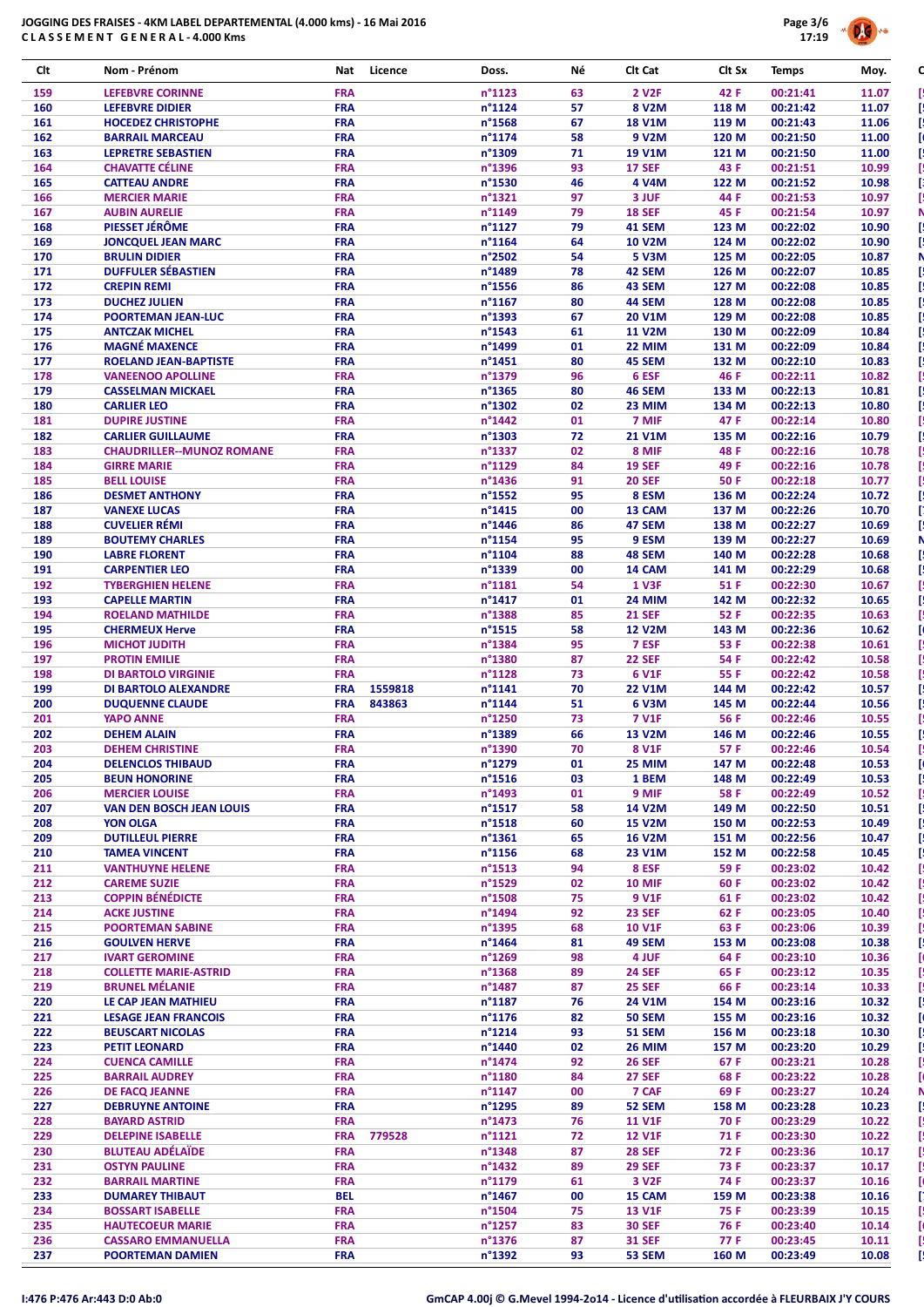

| Clt        | Nom - Prénom                                       | Licence<br>Nat                      | Doss.                      | Νé       | Clt Cat                        | Clt Sx         | <b>Temps</b>         | Moy.           |
|------------|----------------------------------------------------|-------------------------------------|----------------------------|----------|--------------------------------|----------------|----------------------|----------------|
| 238        | <b>MAGRIT JULIETTE</b>                             | <b>FRA</b>                          | n°1394                     | 95       | 9 ESF                          | 78 F           | 00:23:49             | 10.08          |
| 239        | <b>DELMOTTE-NEYDT STÉPHANIE</b>                    | <b>FRA</b>                          | n°1325                     | 73       | <b>14 V1F</b>                  | 79 F           | 00:23:51             | 10.07          |
| 240        | <b>DEUBEL FÉLICIE</b>                              | <b>FRA</b>                          | n°1465                     | 92       | <b>32 SEF</b>                  | 80F            | 00:23:51             | 10.07          |
| 241<br>242 | <b>BELL ASTRID</b><br><b>POLLET GAËLLE</b>         | <b>FRA</b><br><b>FRA</b>            | n°1435<br>n°1350           | 92<br>64 | <b>33 SEF</b><br>4 V2F         | 81 F<br>82F    | 00:23:51<br>00:23:59 | 10.06<br>10.01 |
| 243        | <b>LEFLOND MANON</b>                               | <b>FRA</b>                          | n°1261                     | 88       | <b>34 SEF</b>                  | 83 F           | 00:23:59             | 10.01          |
| 244        | <b>PHILIPPON CECILE</b>                            | <b>FRA</b>                          | n°1575                     | 73       | <b>15 V1F</b>                  | 84 F           | 00:24:00             | 10.00          |
| 245        | <b>PROUVOST PHILIPPE</b>                           | <b>FRA</b>                          | n°1273                     | 73       | <b>25 V1M</b>                  | 161 M          | 00:24:01             | 10.00          |
| 246        | <b>ANTHONE PRISCILLA</b>                           | <b>FRA</b>                          | n°1148                     | 97       | 5 JUF                          | 85 F           | 00:24:03             | 9.99           |
| 247        | <b>VANEXE MARGAUX</b>                              | <b>FRA</b>                          | $n^{\circ}$ 1416           | 99       | 8 CAF                          | 86 F           | 00:24:05             | 9.97           |
| 248        | <b>DEGROOTE ISABELLE</b>                           | <b>FRA</b>                          | n°1285                     | 74       | <b>16 V1F</b>                  | 87F            | 00:24:14             | 9.91           |
| 249<br>250 | <b>MESSAOUI LINDA</b><br><b>DEROUBAIX SABRINA</b>  | <b>FRA</b><br><b>FRA</b>            | n°1328<br>n°1488           | 80<br>78 | <b>35 SEF</b><br><b>36 SEF</b> | 88 F<br>89F    | 00:24:17<br>00:24:22 | 9.89<br>9.85   |
| 251        | <b>DUTHILLIEUX XAVIER</b>                          | <b>FRA</b>                          | n°1288                     | 79       | <b>54 SEM</b>                  | 162 M          | 00:24:24             | 9.84           |
| 252        | <b>DESREUMAUX MICHEL</b>                           | <b>FRA</b>                          | $n^{\circ}1126$            | 47       | <b>7 V3M</b>                   | 163 M          | 00:24:25             | 9.83           |
| 253        | <b>DELESPIERRE ALBANE</b>                          | <b>FRA</b>                          | n°1458                     | 69       | <b>17 V1F</b>                  | 90 F           | 00:24:26             | 9.83           |
| 254        | <b>CASTELAIN JULIETTE</b>                          | <b>FRA</b>                          | n°1247                     | 98       | 6 JUF                          | 91 F           | 00:24:28             | 9.82           |
| 255        | <b>VERMEULEN JULIE</b>                             | <b>FRA</b>                          | n°1483                     | 84       | <b>37 SEF</b>                  | 92 F           | 00:24:28             | 9.81           |
| 256        | <b>VANEENOO MARINE</b>                             | <b>FRA</b>                          | n°1333                     | 97       | 7 JUF                          | 93 F           | 00:24:30             | 9.80           |
| 257        | <b>HASBROUCK JULIA</b>                             | <b>FRA</b>                          | n°1277                     | 99       | 9 CAF                          | 94 F           | 00:24:33             | 9.78           |
| 258<br>259 | <b>VANACKER MARIANE</b><br><b>DE FACQ PAULINE</b>  | <b>FRA</b><br><b>FRA</b>            | n°1101<br>$n^{\circ}$ 1146 | 75<br>88 | <b>18 V1F</b><br><b>38 SEF</b> | 95 F<br>96 F   | 00:24:38<br>00:24:39 | 9.74<br>9.74   |
| 260        | <b>DRUON MAËVA</b>                                 | <b>FRA</b>                          | n°1286                     | 02       | <b>11 MIF</b>                  | 97 F           | 00:24:40             | 9.73           |
| 261        | <b>DELEMER PAULINE</b>                             | <b>FRA</b>                          | n°1287                     | 01       | 12 MIF                         | 98 F           | 00:24:41             | 9.73           |
| 262        | <b>GAUTIER VALENTINE</b>                           | <b>FRA</b>                          | n°1406                     | 83       | <b>39 SEF</b>                  | 99 F           | 00:24:43             | 9.71           |
| 263        | <b>JOUVENAUX DOROTHEE</b>                          | <b>FRA</b>                          | n°1299                     | 82       | <b>40 SEF</b>                  | 100 F          | 00:24:43             | 9.71           |
| 264        | <b>DUPONT ANTOINE</b>                              | <b>FRA</b>                          | n°1439                     | 90       | <b>55 SEM</b>                  | 164 M          | 00:24:45             | 9.70           |
| 265        | <b>GUILLEMANT ALEXANDRE</b>                        | <b>FRA</b>                          | n°1558                     | 76       | <b>26 V1M</b>                  | 165 M          | 00:24:46             | 9.69           |
| 266        | <b>GOUTTE KELSY</b>                                | <b>FRA</b>                          | n°1330                     | 99       | 10 CAF                         | 101 F          | 00:24:47             | 9.68           |
| 267<br>268 | <b>VANHOUCKE VICTOIRE</b>                          | <b>FRA</b><br><b>FRA</b>            | n°1320<br>n°1160           | 02<br>84 | 13 MIF<br><b>56 SEM</b>        | 102 F<br>166 M | 00:24:48<br>00:24:49 | 9.68<br>9.67   |
| 269        | <b>PARIZEL ROMAIN</b><br><b>BAROIS ANNA</b>        | <b>FRA</b>                          | n°1356                     | 82       | <b>41 SEF</b>                  | 103 F          | 00:24:51             | 9.66           |
| 270        | <b>KOPP MAELLE</b>                                 | <b>FRA</b>                          | n°1420                     | 76       | <b>19 V1F</b>                  | 104 F          | 00:24:52             | 9.65           |
| 271        | <b>LABYT GERARD</b>                                | <b>FRA</b>                          | n°1186                     | 58       | <b>17 V2M</b>                  | 167 M          | 00:24:53             | 9.65           |
| 272        | <b>BRICARD ALBAN</b>                               | <b>FRA</b>                          | n°2347                     | 71       | <b>27 V1M</b>                  | 168 M          | 00:24:57             | 9.62           |
| 273        | <b>LAGNEAU VALERIE</b>                             | <b>FRA</b>                          | n°1311                     | 76       | 20 V1F                         | 105 F          | 00:24:57             | 9.62           |
| 274        | <b>PEZIN CLAIRE</b>                                | <b>FRA</b>                          | n°1249                     | 84       | <b>42 SEF</b>                  | 106 F          | 00:24:59             | 9.61           |
| 275        | <b>DEBEY ANTHONY</b>                               | <b>FRA</b>                          | n°1546                     | 85       | 57 SEM                         | 169 M          | 00:25:00             | 9.60           |
| 276<br>277 | <b>CREQUIS ANNE</b><br><b>D'HONDT TANGUY</b>       | <b>FRA</b><br><b>FRA</b>            | n°1545<br>n°1434           | 75<br>78 | <b>28 V1M</b><br><b>58 SEM</b> | 170 M<br>171 M | 00:25:00<br>00:25:03 | 9.60<br>9.58   |
| 278        | <b>KLEIN CHRYSTELLE</b>                            | <b>FRA</b>                          | n°1344                     | 71       | <b>21 V1F</b>                  | 107 F          | 00:25:04             | 9.58           |
| 279        | <b>DELOBELLE CHARLOTTE</b>                         | <b>FRA</b>                          | n°1334                     | 80       | <b>43 SEF</b>                  | 108 F          | 00:25:05             | 9.57           |
| 280        | <b>VANDUYNSLAEGER MANDY</b>                        | <b>FRA</b>                          | n°1486                     | 90       | <b>44 SEF</b>                  | 109 F          | 00:25:05             | 9.57           |
| 281        | <b>HAUBREUX FANNY</b>                              | <b>FRA</b>                          | n°1482                     | 88       | <b>45 SEF</b>                  | 110 F          | 00:25:05             | 9.57           |
| 282        | <b>DUPIRE EMILIE</b>                               | <b>FRA</b>                          | n°1402                     | 82       | 46 SEF                         | 111 F          | 00:25:07             | 9.56           |
| 283        | <b>KHITER OURDIA</b>                               | <b>FRA</b>                          | $n^{\circ}1172$            | 69       | <b>22 V1F</b>                  | 112 F          | 00:25:09             | 9.54           |
| 284        | <b>CASTANET ANNABELLE</b>                          | <b>FRA</b>                          | n°1313                     | 73       | <b>23 V1F</b>                  | 113 F          | 00:25:15             | 9.51           |
| 285<br>286 | <b>SALVIN ELODIE</b><br><b>LAKHAL VICTOIRE</b>     | <b>FRA</b><br><b>FRA</b>            | n°1283<br>n°3321           | 86<br>81 | <b>47 SEF</b><br><b>48 SEF</b> | 114 F<br>115 F | 00:25:15<br>00:25:16 | 9.51<br>9.50   |
| 287        | <b>SAINGIER LISE</b>                               | <b>FRA</b>                          | $n^{\circ}$ 1514           | 00       | 11 CAF                         | 116 F          | 00:25:18             | 9.49           |
| 288        | <b>HERBEZ LUCIE</b>                                | <b>FRA</b>                          | n°1373                     | 98       | 8 JUF                          | 117 F          | 00:25:21             | 9.47           |
| 289        | <b>WILLEMETZ AUDREY</b>                            | <b>FRA</b>                          | n°1409                     | 98       | 9 JUF                          | 118 F          | 00:25:21             | 9.47           |
| 290        | <b>DELCOURT MANON</b>                              | <b>FRA</b>                          | n°1240                     | 98       | <b>10 JUF</b>                  | 119 F          | 00:25:21             | 9.47           |
| 291        | <b>ROSE YOAN</b>                                   | <b>FRA</b>                          | $n^{\circ}$ 1342           | 84       | <b>59 SEM</b>                  | 172 M          | 00:25:25             | 9.45           |
| 292        | <b>LABRE FANNY</b>                                 | <b>FRA</b>                          | $n^{\circ}1103$            | 80       | <b>49 SEF</b>                  | 120 F          | 00:25:25             | 9.45           |
| 293        | <b>DESMIS MARIE</b>                                | <b>FRA</b>                          | n°1341                     | 90       | <b>50 SEF</b>                  | 121 F          | 00:25:25             | 9.45           |
| 294<br>295 | <b>DELATTRE CÉCILE</b><br><b>BOUTEILLE VALÉRIE</b> | <b>FRA</b><br><b>FRA</b>            | n°1450<br>n°1319           | 87<br>72 | <b>51 SEF</b><br>24 V1F        | 122 F<br>123 F | 00:25:30<br>00:25:30 | 9.42<br>9.41   |
| 296        | <b>FORZY CHARLINE</b>                              | <b>FRA</b>                          | n°1280                     | 82       | <b>52 SEF</b>                  | 124 F          | 00:25:33             | 9.40           |
| 297        | <b>HOCEDEZ CHANTAL</b>                             | <b>FRA</b>                          | $n^{\circ}$ 1567           | 63       | <b>5 V2F</b>                   | 125 F          | 00:25:42             | 9.34           |
| 298        | <b>RUOCCO GABRIELLE</b>                            | <b>FRA</b>                          | $n^{\circ}$ 1475           | 85       | <b>53 SEF</b>                  | 126 F          | 00:25:46             | 9.32           |
| 299        | <b>TOTH MARIE-LOUISE</b>                           | <b>FRA</b><br>285650                | $n^{\circ}$ 1125           | 51       | 2 V3F                          | 127 F          | 00:25:47             | 9.31           |
| 300        | <b>LECLERCQ VERONIQUE</b>                          | <b>FRA</b>                          | n°1281                     | 73       | <b>25 V1F</b>                  | 128 F          | 00:25:48             | 9.31           |
| 301        | <b>KOWALSKI PIERRE</b>                             | <b>FRA</b>                          | n°1472                     | 74       | <b>29 V1M</b>                  | 173 M          | 00:25:51             | 9.29           |
| 302        | <b>VAN WAMBEKE JERÔME</b>                          | <b>FRA</b>                          | n°1471                     | 68       | 30 V1M                         | 174 M          | 00:25:51             | 9.29           |
| 303<br>304 | <b>PICART JACQUES</b><br><b>JANSSENS FABIEN</b>    | <b>FRA</b><br>1461451<br><b>FRA</b> | $n^{\circ}$ 1143<br>n°1322 | 63<br>59 | <b>18 V2M</b><br>19 V2M        | 175 M<br>176 M | 00:25:52<br>00:25:54 | 9.28<br>9.27   |
| 305        | <b>MOENECLAEY HELENE</b>                           | <b>FRA</b>                          | n°1374                     | 77       | <b>54 SEF</b>                  | 129 F          | 00:25:58             | 9.25           |
| 306        | <b>MARTINACHE LEA</b>                              | <b>FRA</b>                          | n°1107                     | 00       | 12 CAF                         | 130 F          | 00:25:59             | 9.24           |
| 307        | <b>SALIN YOHAN</b>                                 | <b>FRA</b>                          | $n^{\circ}$ 1521           | 00       | 16 CAM                         | 177 M          | 00:26:01             | 9.23           |
| 308        | <b>DERENSY ANGELIQUE</b>                           | <b>FRA</b>                          | $n^{\circ}$ 1136           | 86       | <b>55 SEF</b>                  | 131 F          | 00:26:04             | 9.21           |
| 309        | <b>VANDENBUNDER LUCIE</b>                          | <b>FRA</b>                          | n°1272                     | 76       | 26 V1F                         | 132 F          | 00:26:05             | 9.20           |
| 310        | <b>GIRAUD ARTHUR</b>                               | <b>FRA</b>                          | n°1574                     | 01       | 27 MIM                         | 178 M          | 00:26:06             | 9.20           |
| 311        | <b>HERBEZ ELLA</b>                                 | <b>FRA</b>                          | n°1371                     | 02       | <b>14 MIF</b>                  | 133 F          | 00:26:07             | 9.19           |
| 312        | <b>PECHON LAURENT</b>                              | <b>FRA</b>                          | $n^{\circ}$ 1362           | 68       | 31 V1M                         | 179 M          | 00:26:07             | 9.19           |
| 313        | <b>ELOIR YVES</b><br><b>BLONDEL HÉLÈNE</b>         | <b>FRA</b><br><b>FRA</b>            | $n^{\circ}$ 1133<br>n°1428 | 64<br>91 | <b>20 V2M</b><br><b>56 SEF</b> | 180 M<br>134 F | 00:26:09<br>00:26:11 | 9.18<br>9.17   |
| 314<br>315 | <b>ABLIN FRÉDÉRIQUE</b>                            | <b>FRA</b>                          | $n^{\circ}$ 1512           | 78       | <b>57 SEF</b>                  | 135 F          | 00:26:12             | 9.17           |
| 316        | <b>BOUFFET OPHÉLIE</b>                             | <b>FRA</b>                          | $n^{\circ}$ 1274           | 95       | <b>10 ESF</b>                  | 136 F          | 00:26:14             | 9.15           |
|            |                                                    |                                     |                            |          |                                |                |                      |                |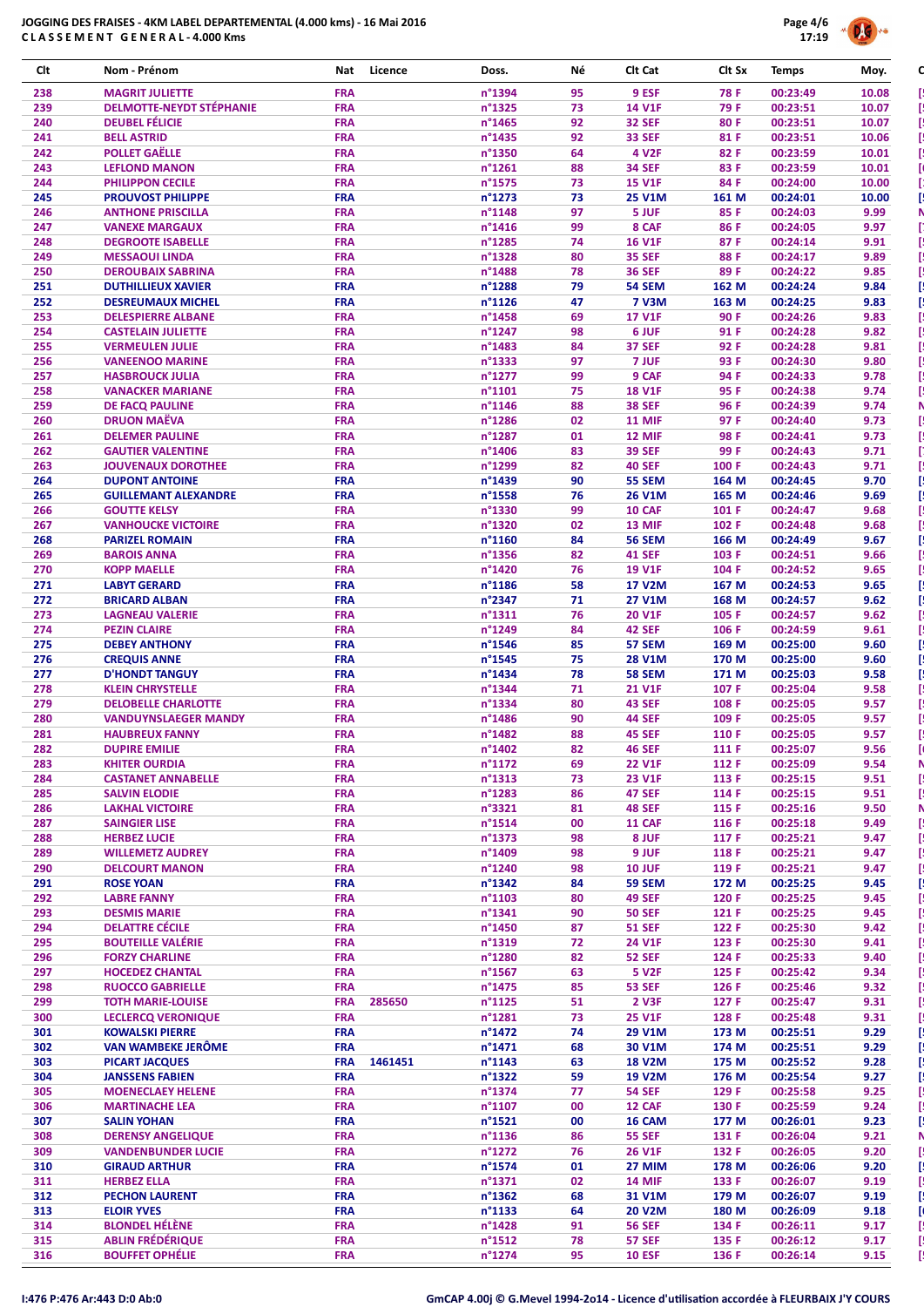

| Clt        | Nom - Prénom                                           | Nat                      | Licence<br>Doss.                                | Νé       | Clt Cat                            | Clt Sx         | <b>Temps</b>         | Moy.         |
|------------|--------------------------------------------------------|--------------------------|-------------------------------------------------|----------|------------------------------------|----------------|----------------------|--------------|
| 317        | <b>JACEK AUDREY</b>                                    | <b>FRA</b>               | n°1336                                          | 85       | <b>58 SEF</b>                      | 137 F          | 00:26:15             | 9.14         |
| 318        | <b>SCAPPE CHRISTELLE</b>                               | <b>FRA</b>               | n°1554                                          | 77       | <b>59 SEF</b>                      | 138 F          | 00:26:16             | 9.14         |
| 319        | <b>HERBEZ JUSTINE</b>                                  | <b>FRA</b>               | n°1372                                          | 02       | <b>15 MIF</b>                      | 139 F          | 00:26:17             | 9.14         |
| 320        | <b>PETILLON ESTELLE</b>                                | <b>FRA</b>               | n°1537                                          | 74       | 32 V1M                             | 181 M          | 00:26:18             | 9.13         |
| 321<br>322 | <b>DESMET LIONEL</b><br><b>UYSTEPRUYST CAROLINE</b>    | <b>FRA</b><br><b>FRA</b> | n°1553<br>n°1190                                | 77<br>90 | 60 SEM<br><b>60 SEF</b>            | 182 M<br>140 F | 00:26:20<br>00:26:23 | 9.12<br>9.10 |
| 323        | <b>DELEU MARIE</b>                                     | <b>FRA</b>               | n°1354                                          | 90       | <b>61 SEF</b>                      | 141 F          | 00:26:23             | 9.10         |
| 324        | <b>SAUVAGE FABIEN</b>                                  | <b>FRA</b>               | n°1353                                          | 90       | 61 SEM                             | 183 M          | 00:26:23             | 9.10         |
| 325        | <b>VAIRET VANESSA</b>                                  | <b>FRA</b>               | $n^{\circ}$ 1413                                | 82       | <b>62 SEF</b>                      | 142 F          | 00:26:27             | 9.08         |
| 326        | <b>OUVRARD AMANDINE</b>                                | <b>FRA</b>               | n°1457                                          | 74       | 27 V1F                             | 143 F          | 00:26:27             | 9.07         |
| 327        | <b>ASSEMAN ARMELLE</b>                                 | <b>FRA</b>               | $n^{\circ}$ 1216                                | 80       | <b>63 SEF</b>                      | 144 F          | 00:26:29             | 9.07         |
| 328        | <b>MUSZYNSKI ADELINE</b>                               | <b>FRA</b>               | n°1215                                          | 93       | <b>64 SEF</b>                      | 145 F          | 00:26:29             | 9.06         |
| 329        | <b>VERMONT FLORINE</b>                                 | <b>FRA</b>               | n°1265                                          | 97       | <b>11 JUF</b>                      | 146 F          | 00:26:30             | 9.06         |
| 330        | <b>DESRUMAUX MARIE</b>                                 | <b>FRA</b>               | n°1301                                          | 79       | <b>65 SEF</b>                      | 147 F          | 00:26:31             | 9.05         |
| 331<br>332 | <b>DUMEZ CAROLINE</b><br>LACHERÉ MAXIMILIEN            | <b>FRA</b><br><b>FRA</b> | n°1291<br>n°1292                                | 83<br>79 | <b>66 SEF</b><br>62 SEM            | 148 F<br>184 M | 00:26:32<br>00:26:32 | 9.05<br>9.05 |
| 333        | <b>PIERRART SOPHIE</b>                                 | <b>FRA</b>               | n°1469                                          | 82       | <b>67 SEF</b>                      | 149 F          | 00:26:32             | 9.05         |
| 334        | <b>BRICHE JULIE</b>                                    | <b>FRA</b>               | n°1306                                          | 88       | <b>68 SEF</b>                      | 150 F          | 00:26:32             | 9.05         |
| 335        | <b>CHELBON SOPHIE</b>                                  | <b>FRA</b>               | n°1366                                          | 79       | <b>69 SEF</b>                      | 151 F          | 00:26:34             | 9.04         |
| 336        | <b>DEMBICKI KELLY</b>                                  | <b>FRA</b>               | n°1484                                          | 82       | <b>70 SEF</b>                      | 152 F          | 00:26:35             | 9.03         |
| 337        | <b>DEBEVRE CHRISTELLE</b>                              | <b>FRA</b>               | n°1507                                          | 81       | <b>71 SEF</b>                      | 153 F          | 00:26:39             | 9.01         |
| 338        | <b>NOLLET CATHERINE</b>                                | <b>FRA</b>               | n°1284                                          | 71       | <b>28 V1F</b>                      | 154 F          | 00:26:45             | 8.98         |
| 339        | <b>BARBEZ ALAIN</b>                                    | <b>FRA</b>               | n°1510                                          | 60       | <b>21 V2M</b>                      | 185 M          | 00:26:48             | 8.96         |
| 340        | <b>DESSAUVAGES SYLVIE</b>                              | <b>FRA</b><br><b>FRA</b> | $n^{\circ}$ 1165                                | 80       | <b>72 SEF</b>                      | 155 F<br>156 F | 00:26:49<br>00:26:49 | 8.95         |
| 341<br>342 | <b>DELAIRE JULIETTE</b><br><b>LAMANT PATRICIA</b>      | <b>FRA</b>               | n°1524<br>n°1242                                | 02<br>63 | <b>16 MIF</b><br><b>6 V2F</b>      | 157 F          | 00:26:52             | 8.95<br>8.93 |
| 343        | <b>GRISONI AURORE</b>                                  | <b>FRA</b>               | n°1511                                          | 82       | <b>73 SEF</b>                      | 158 F          | 00:26:55             | 8.92         |
| 344        | <b>LALISE MURIEL</b>                                   | <b>FRA</b>               | n°1349                                          | 55       | 3 V3F                              | 159 F          | 00:26:55             | 8.92         |
| 345        | <b>LEDRU CATHERINE</b>                                 | <b>FRA</b>               | n°1312                                          | 63       | <b>7 V2F</b>                       | 160 F          | 00:26:56             | 8.91         |
| 346        | <b>KERRINCKX ANNABELLE</b>                             | <b>FRA</b>               | n°1496                                          | 74       | 29 V1F                             | 161 F          | 00:26:59             | 8.90         |
| 347        | <b>FIQUET AXELLE</b>                                   | <b>FRA</b>               | n°1470                                          | 75       | 30 V1F                             | 162 F          | 00:26:59             | 8.90         |
| 348        | <b>DEUBEL JUSTINE</b>                                  | <b>FRA</b>               | n°1466                                          | 92       | <b>74 SEF</b>                      | 163 F          | 00:27:00             | 8.89         |
| 349        | <b>CLAYTON CÉCILE</b>                                  | <b>FRA</b>               | n°1270                                          | 85       | <b>75 SEF</b>                      | 164 F          | 00:27:04             | 8.87         |
| 350<br>351 | <b>DESMETTRE ANNE</b><br><b>PRÉAULT MÉLANIE</b>        | <b>FRA</b><br><b>FRA</b> | $n^{\circ}$ 1453<br>n°1391                      | 79<br>77 | <b>76 SEF</b><br><b>77 SEF</b>     | 165 F<br>166 F | 00:27:08<br>00:27:13 | 8.85<br>8.82 |
| 352        | <b>CORNART SYLVIE</b>                                  | <b>FRA</b>               | n°1308                                          | 79       | <b>78 SEF</b>                      | 167 F          | 00:27:14             | 8.82         |
| 353        | <b>SAUTIERE MARIE AGNES</b>                            | <b>FRA</b>               | n°1131                                          | 56       | <b>4 V3F</b>                       | 168 F          | 00:27:15             | 8.81         |
| 354        | <b>FRANCO POCO MELANIE</b>                             | <b>FRA</b>               | n°1159                                          | 82       | <b>79 SEF</b>                      | 169 F          | 00:27:19             | 8.79         |
| 355        | <b>DECROIX VERONIQUE</b>                               | <b>FRA</b>               | n°1132                                          | 65       | 8 V <sub>2</sub> F                 | 170 F          | 00:27:28             | 8.74         |
| 356        | <b>DELPORTE KARINE</b>                                 | <b>FRA</b>               | n°1445                                          | 81       | <b>80 SEF</b>                      | 171 F          | 00:27:39             | 8.68         |
| 357        | <b>DESROUSSEAUX DOMINIQUE</b>                          | <b>FRA</b>               | n°1282                                          | 65       | <b>22 V2M</b>                      | 186 M          | 00:27:41             | 8.67         |
| 358        | <b>DEMOUSTIER MICKAEL</b>                              | <b>FRA</b>               | n°1157                                          | 78       | 63 SEM                             | 187 M          | 00:27:42             | 8.67         |
| 359<br>360 | <b>DESROUSSEAUX JESSICA</b><br><b>GOMBERT LAURENCE</b> | <b>FRA</b><br><b>FRA</b> | $n^{\circ}$ 1163<br>1370235<br>$n^{\circ}$ 1228 | 88<br>62 | <b>81 SEF</b><br>9 V <sub>2F</sub> | 172 F<br>173 F | 00:27:43<br>00:27:43 | 8.66<br>8.66 |
| 361        | <b>FAIVRE CLEMENCE</b>                                 | <b>FRA</b>               | n°1509                                          | 82       | <b>82 SEF</b>                      | 174 F          | 00:27:43             | 8.66         |
| 362        | <b>VEREIN JEAN VIANNEY</b>                             | <b>FRA</b>               | n°1139                                          | 61       | <b>23 V2M</b>                      | 188 M          | 00:27:46             | 8.65         |
| 363        | <b>LEPEZ LAURE</b>                                     | <b>FRA</b>               | n°1485                                          | 89       | <b>83 SEF</b>                      | 175 F          | 00:27:46             | 8.65         |
| 364        | <b>WILLEMS AUDE</b>                                    | <b>FRA</b>               | n°1557                                          | 79       | 64 SEM                             | 189 M          | 00:27:50             | 8.62         |
| 365        | <b>PENNEL VALÉRIE</b>                                  | <b>FRA</b>               | n°1502                                          | 79       | <b>84 SEF</b>                      | 176 F          | 00:27:50             | 8.62         |
| 366        | <b>BETREMAS ANTOINE</b>                                | <b>FRA</b>               | n°1539                                          | 78       | 65 SEM                             | 190 M          | 00:27:51             | 8.62         |
| 367        | <b>MIQUEL BLANCHE</b>                                  | <b>FRA</b>               | n°1343                                          | 01       | 17 MIF                             | 177 F          | 00:27:53             | 8.61         |
| 368        | <b>ITALIANO ROBERT</b>                                 | <b>FRA</b>               | n°1503                                          | 66       | <b>24 V2M</b>                      | 191 M          | 00:27:56             | 8.59         |
| 369<br>370 | <b>CACHEUX NATHALIE</b><br><b>FRANCOIS SYLVIE</b>      | <b>FRA</b><br><b>FRA</b> | n°1155<br>n°1386                                | 70<br>75 | 31 V1F<br>32 V1F                   | 178 F<br>179 F | 00:27:56<br>00:28:07 | 8.59<br>8.54 |
| 371        | <b>DOS SANTOS ALFREDO</b>                              | <b>FRA</b>               | n°1364                                          | 64       | <b>25 V2M</b>                      | 192 M          | 00:28:08             | 8.53         |
| 372        | <b>CAUDROY MELODY</b>                                  | <b>FRA</b>               | n°1219                                          | 93       | <b>85 SEF</b>                      | 180 F          | 00:28:08             | 8.53         |
| 373        | <b>HAUDIQUER JUSTINE</b>                               | <b>FRA</b>               | n°1217                                          | 91       | <b>86 SEF</b>                      | 181 F          | 00:28:09             | 8.53         |
| 374        | <b>DHULU ISABELLE</b>                                  | <b>FRA</b>               | $n^{\circ}$ 1562                                | 94       | <b>10 ESM</b>                      | 193 M          | 00:28:11             | 8.52         |
| 375        | <b>NERFIE AGNÈS</b>                                    | <b>FRA</b>               | n°1367                                          | 73       | 33 V1F                             | 182 F          | 00:28:13             | 8.51         |
| 376        | <b>JANSSENS SARAH</b>                                  | <b>FRA</b>               | n°1324                                          | 91       | <b>87 SEF</b>                      | 183 F          | 00:28:14             | 8.50         |
| 377        | <b>BLONDEL CLAIRE</b>                                  | <b>FRA</b>               | n°1426                                          | 93       | <b>88 SEF</b>                      | 184 F          | 00:28:14             | 8.50         |
| 378        | <b>CARLES VALÉRIE</b><br><b>CUVELIER CÉLINE</b>        | <b>BEL</b>               | $n^{\circ}$ 1468                                | 81       | <b>89 SEF</b>                      | 185 F          | 00:28:16             | 8.49         |
| 379<br>380 |                                                        |                          | n°1438                                          | 90       | <b>90 SEF</b>                      | 186 F          | 00:28:21             | 8.47         |
|            |                                                        | <b>FRA</b>               |                                                 |          |                                    |                |                      |              |
|            | <b>DUBRAY ALICE</b>                                    | <b>FRA</b>               | n°1520                                          | 01       | <b>28 MIM</b>                      | 194 M          | 00:28:22             | 8.46         |
| 381        | <b>DUBRAY COSIMA</b>                                   | <b>FRA</b>               | n°1185                                          | 63       | <b>10 V2F</b>                      | 187 F          | 00:28:26<br>00:28:28 | 8.44         |
| 382<br>383 | <b>BRAURE VINCENT</b><br><b>BRAURE NATHALIE</b>        | <b>FRA</b><br><b>FRA</b> | n°1370<br>n°1369                                | 84<br>85 | <b>66 SEM</b><br><b>91 SEF</b>     | 195 M<br>188 F | 00:28:29             | 8.43<br>8.43 |
| 384        | <b>MONTASSIE AMANDINE</b>                              | <b>FRA</b>               | n°1238                                          | 87       | <b>92 SEF</b>                      | 189 F          | 00:28:30             | 8.42         |
| 385        | <b>SWYSEN BENEDICTE</b>                                | <b>FRA</b>               | n°1363                                          | 68       | 34 V1F                             | 190 F          | 00:28:31             | 8.42         |
| 386        | <b>AUGUSTO ISABEL</b>                                  | <b>FRA</b>               | $n^{\circ}$ 1316                                | 70       | 35 V1F                             | 191 F          | 00:28:42             | 8.36         |
| 387        | <b>CRETON LUCIE</b>                                    | <b>FRA</b>               | n°1153                                          | 81       | <b>93 SEF</b>                      | 192 F          | 00:28:53             | 8.31         |
| 388        | <b>CRETON SYLVAIN</b>                                  | <b>FRA</b>               | $n^{\circ}$ 1152                                | 78       | 67 SEM                             | 196 M          | 00:28:53             | 8.31         |
| 389        | <b>SEILLIER LAURENCE</b>                               | <b>FRA</b>               | n°1424                                          | 74       | 36 V1F                             | 193 F          | 00:28:54             | 8.31         |
| 390        | <b>EL OMARI MILOUD</b>                                 | <b>FRA</b>               | n°1547                                          | 85       | 68 SEM                             | 197 M          | 00:28:55             | 8.30         |
| 391<br>392 | <b>MERLY CATHERINE</b><br><b>LAMBIN CAROLINE</b>       | <b>FRA</b><br><b>FRA</b> | n°1134<br>$n^{\circ}$ 1542                      | 70<br>79 | 37 V1F<br><b>94 SEF</b>            | 194 F<br>195 F | 00:28:55<br>00:29:00 | 8.30<br>8.28 |
| 393        | <b>CASTEL STÉPHANIE</b>                                | <b>FRA</b>               | n°1338                                          | 77       | <b>95 SEF</b>                      | 196 F          | 00:29:01             | 8.28         |
| 394        | <b>DELABY SOPHIE</b>                                   | <b>FRA</b>               | n°1264                                          | 80       | <b>96 SEF</b>                      | 197 F          | 00:29:02             | 8.27         |